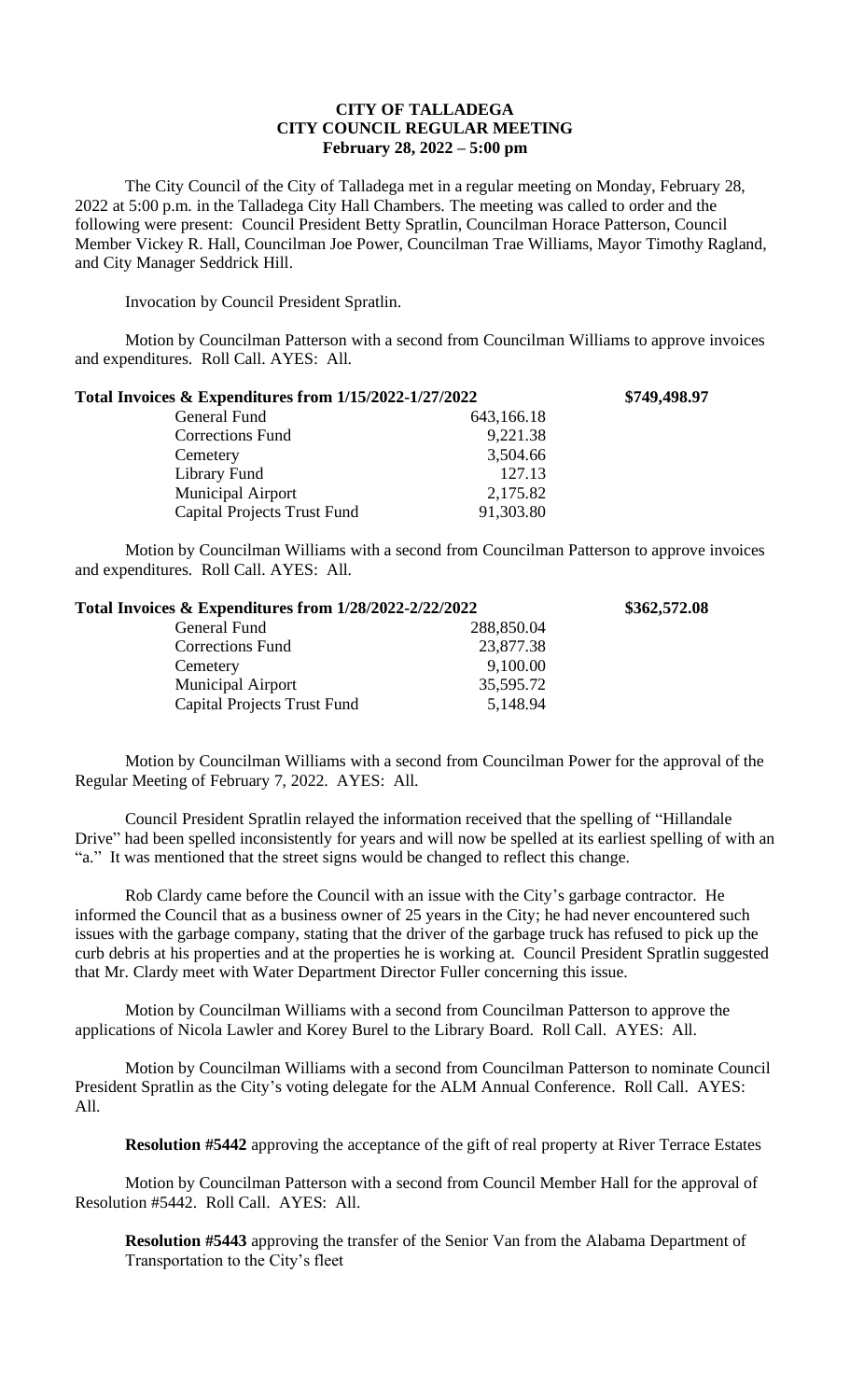Motion by Councilman Williams with a second from Councilman Patterson for the approval of Resolution #5443. Roll Call. AYES: All.

**Resolution #5444** approving a contract for inspection of asbestos on all buildings for the Blight Removal CDBG Grant

Motion by Council Member Hall with a second from Councilman Patterson for the approval of Resolution #5444. Roll Call. AYES: All.

**Ordinance #1903** repealing Ordinance 1901 to prohibit the tethering of animals

Motion by Councilman Williams with a second from Councilman Patterson for the Reading of the Heading Only of Ordinance #1903. Roll Call. AYES: All.

## AN ORDINANCE TO REPEAL ORDINANCE NUMBER 1901 IN ITS ENTIREITY

Motion by Councilman Williams with a second from Council Member Hall for the Waiver of the first reading and Immediate Consideration of Ordinance #1903. Roll Call. AYES: All.

Motion by Councilman Patterson with a second from Councilman Williams for the Adoption of Ordinance #1903. Roll Call. AYES: All.

Motion by Councilman Patterson with a second by Council Member Hall to approve invoices and expenditures for the Water Department. Roll Call. AYES: All.

| Water Department Expenditures for 1/28/2021 to 2/10/2022 |           | \$97,268.53 |
|----------------------------------------------------------|-----------|-------------|
| Water/Sewer Fund                                         | 97,268.53 |             |

Motion by Council Member Hall with a second from Councilman Power to nominate Councilman Patterson as the next Council President. Roll Call. AYES: Council President Spratlin, Council Member Hall, Councilman Power, and Councilman Williams ABSTAIN: Councilman Patterson

Motion by Council Member Hall with a second from Councilman Power to nominate Councilman Williams as Council President Pro Tem. Roll Call AYES: Council President Spratlin, Councilman Patterson, Council Member Hall, and Councilman Power ABSTAIN: Councilman Williams

Councilman Power inquired about the amount of trash cans not picked up by the City's trash company. Councilman Williams stated that at the beginning it was noted that the complaints were as many as 105 however the majority of the year it is between 30-40. Director Fuller commented that there had been some issues with substitute drivers due to Covid however everything should be back on track.

Councilman Power also stated he had some questions concerning the finance report, but requested a meeting to address these questions and asked that another Council Member be present. City Manager Hill commented that he would ask for a Work Session to go through not only the budget but also the CIP.

Councilman Williams brought before the Council the top three priorities for City Manager Hill. It was stated that the goals are a fully funded paving project by the end of the calendar year, promoting tourism, and the creation of a pocket park.

City Manager Hill wished to address a topic that had come up multiple times concerning the City's finances. It was stated that a reserve account had been set up with \$1 million dollars transferred from the general fund to the reserve account. He also requested that the City Council amend his contract to allow for travel without having to appeal to the Council. There was some discussion upon this matter and City Attorney O'Brien was asked to draft an amendment to the Manager's contract to include travel without Council permission. Motion by Councilman Williams with a second from Councilman Patterson to approve the travel of the City Manager this week to Washington. AYES: All.

City Manager Hill asked if sponsorships would have to come before Council. City Attorney O'Brien commented that Section 94 prohibits the Council from making donations or lending its credit to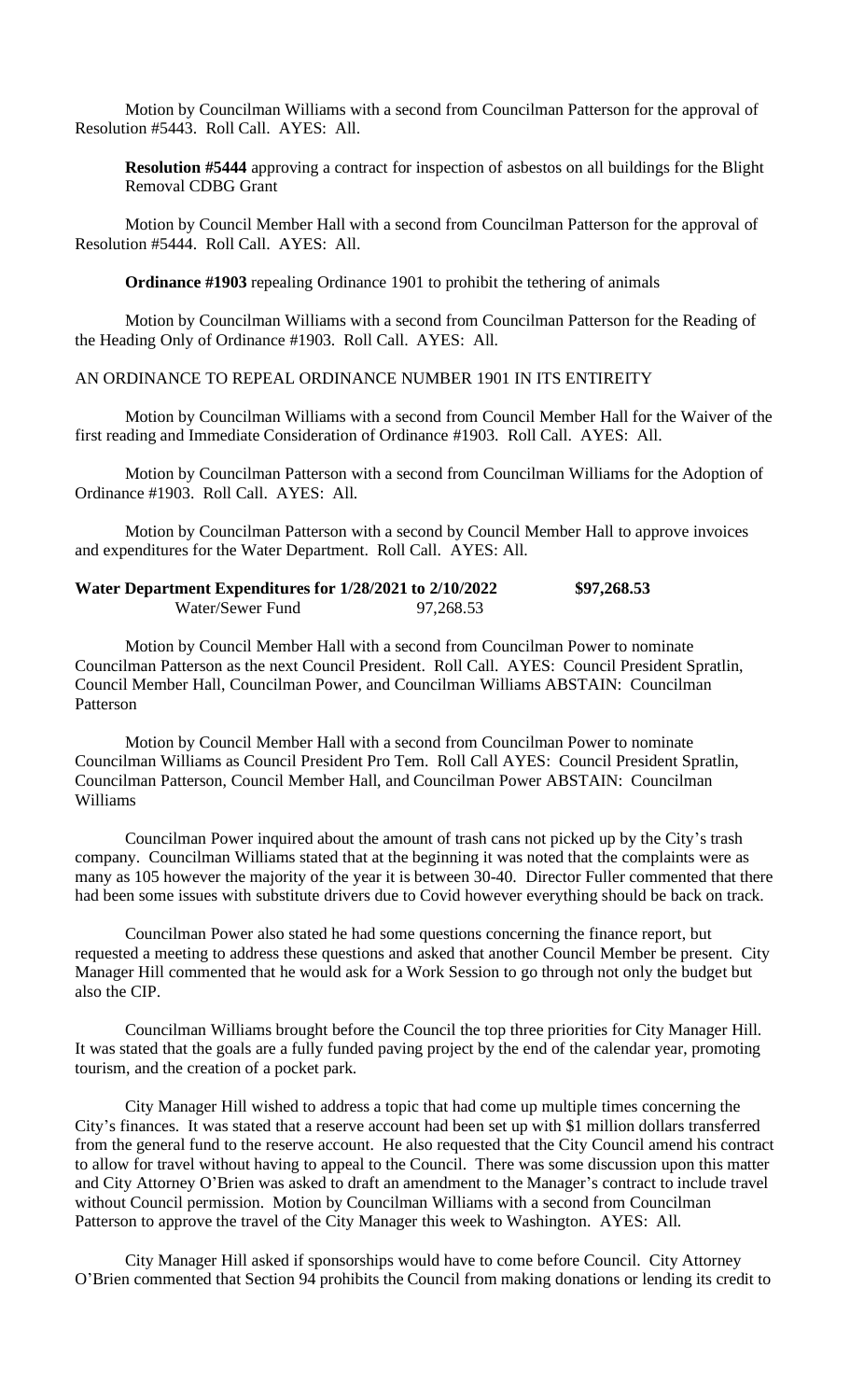any private person. However, AIDB would not be prohibited but any other private company or person would be unless it serves a public purpose.

City Manager Hill continued with his comments stating that the City had ordered some Covid rapid tests with the Covid funding, worked hard with staff and went through the CIP's for 2018 to 2021 to compile a list of completed projects, completed the CIP for 2022-2023 which will be submitted to Council in a Work Session, had a great meeting with Representative Boyd, met with the Mayor of Oxford, stated that they City was deep in the application for Main Street Alabama, began the process of the City's comprehensive plan and master plan, mentioned the Opportunity Zone in April for funding like Wehadkee, teamed up with CMP to test out new gun shot spotters with cameras, met with the new owners of Talladega Casting and Machine, had a great meeting with the College to partner with EDA grant to help build business incubators in the City, mentioned that the City was in the final negotiations with the Rock concerning the golf course and hopefully will be back within the next couple weeks, stated that Public Relations is working on a City magazine entitled *Talladega Magazine* and in the CIP a request to send the first magazine for free to residents, with the intention of selling ad space to pay for the magazine, had a great meeting with the Talladega Superspeedway stating that despite not having a parade this year, there will be an induction ceremony to the Davy Allison Park, mentioned that the Coffee Beanery similar to Starbucks is interested in coming to Talladega and mentioned that Roses and T-Mobile are coming as well, had interviews with businesses to promote them to the community, mentioned that Presbyterian Home will have their ground breaking ceremony March 10, joined the digital equity network to apply for 100% broadband in the community, began working on the tank project at Veterans Park, started looking at the Chamber roof, did a walk through of Lee Laundry, and mentioned the upcoming E-Recycle event on March 18.

Mayor Ragland commented that the Talladega 12 and Under defeated Montgomery's 12 and under in a basketball tournament, the Lady Tigers advanced to the regional championships, Lady Tornados and men were also playing for the championships. Also mentioned was a recent trip to Capitol Hill to get support for funding. There was also some discussion concerning the Mayor requesting permission to travel. It was stated by City Attorney O'Brien that if the Mayor was making a private trip and paid for it personally, it was not required. Mayor Ragland also brought up the issue of his presence in an Executive Session. City Attorney confirmed that the Executive Session was for the City Council and does not include the mayor. Councilman Patterson wished to go on the record that he preferred the Mayor's presence in the Executive Session.

Council Member inquired if the interview for the Police Chief had begun. City Manager Hill stated that it had not. Councilman Patterson wished to defer to Reverend Morris concerning an issue. Reverend Morris stated that a situation happened this weekend that startled him and deferred to the Truss family. Mr. Truss informed the Council that an officer in the police department had racially profiled his son, injured his wife, and searched a 12 year old. Councilman Patterson commented that the Citizens Advisory Board was so needed in an instance such as this and suggested to the family to submit as much information to City Manager Hill concerning the matter.

A resident came before the Council inquiring as to when the Police Chief would be hired and commented that with all the violence, this was very much needed. City Manager Hill stated that when he arrived an Interim was in place and that due to background checks which had just recently came, the process has been started.

Councilman Power commented that the Airport Board's 2021 audit came in and was clean. The only issue he had was that the duties of the person who receives invoices and makes purchases is also writing checks. He also requested the City's 2020 audit which City Manager Hill stated he would get to him.

Council President Spratlin asked if the Auburn study had been completed as she saw that the last payment had been made. City Manager Hill stated that the report was not complete and would not be until the end of March.

Motion by Councilman Patterson with a second from Council Member Hall to go into Executive Session to discuss a complaint against someone in the City and the matter of acquisition of real property with possible action to be taken at 6:33pm. Roll Call. AYES: All.

Council returned to the Chambers at 6:48pm with action to be taken.